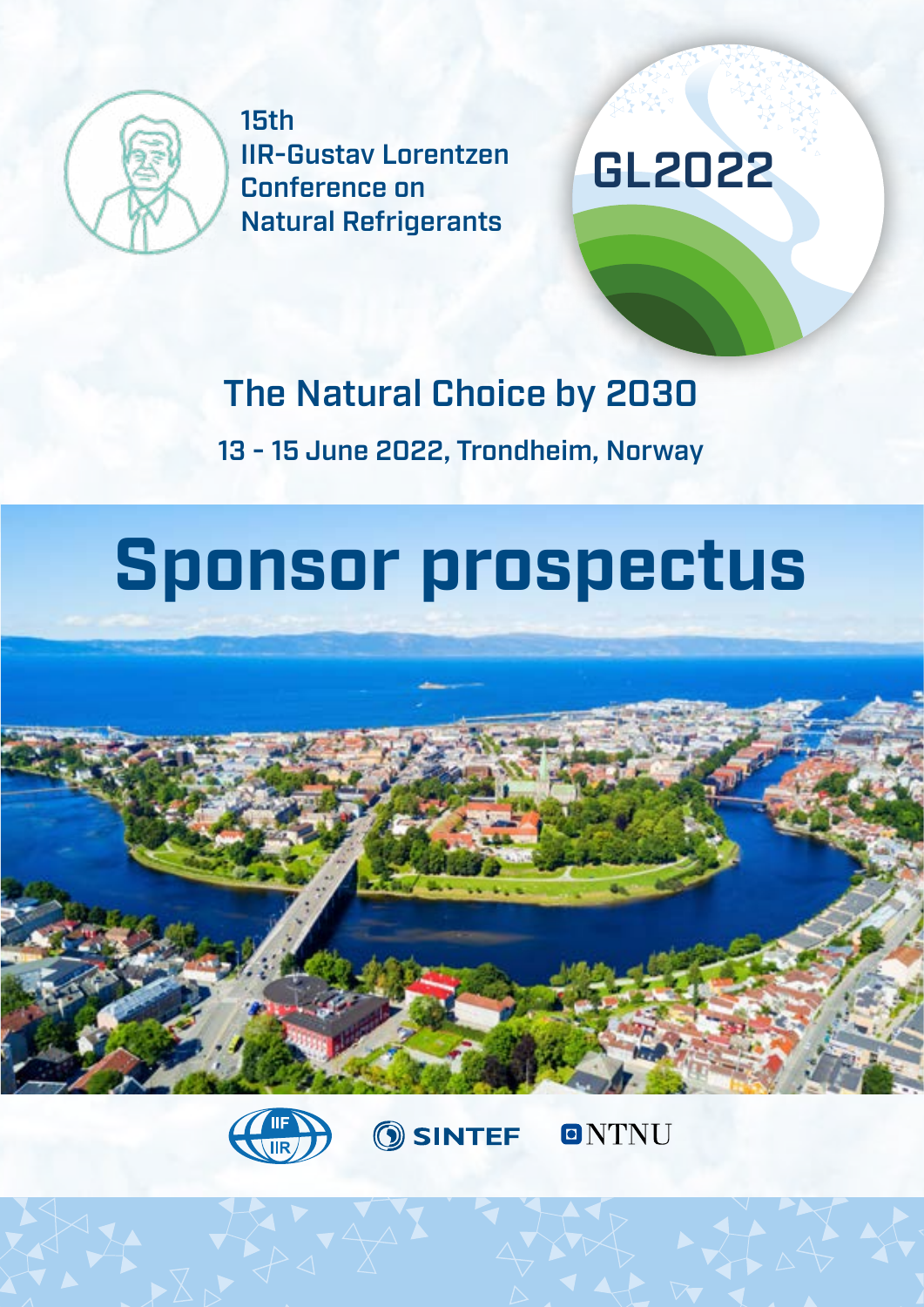#### The Conference

We plan for a conference primarily with physical presence. A web-based concept will be considered both as a supplement, but also as a backup in case travel restrictions are still in place at the time of the conference.

The 15th IIR-Gustav Lorentzen Conference on Natural Refrigerants will be held in Trondheim, Norway on June 13-15, 2022. The Conference is organized by SINTEF, The Norwegian University of Science and Technology (NTNU) The Norwegian Society of Refrigeration, and The Norwegian Society of HVAC Engineers on behalf of the IIR. Conference venue is the campus of NTNU.

## The Natural Choice by 2030

#### Welcome

The biennial Gustav Lorentzen Conference on Natural Refrigerants is once again brought back to Trondheim, the hometown of Professor Gustav Lorentzen and the cradle for the revival of  $CO<sub>2</sub>$  as refrigerant. The conference has become a globally important meeting place for more than 350 field experts from industry and research. The conference typically has 120 oral presentations in plenary and parallel sessions, more than 50 posters and world leading keynote speakers from science and government.

#### We take pride in welcoming you to Trondheim during bright midsummer nights in June!



Petter Nekså Chair, Scientific Committee



Armin Hafner Co-Chair, Scientific Committee



Kristina N. Widell Co-Chair, Scientific Committee



Trygve M. Eikevik Chair, Organising Committee



Ingrid C. Claussen Co-Chair, Organising Committee

#### Conference Objective and Scope

GL2022 will focus on research and development related to the basic engineering science, design and applications of refrigeration, air-conditioning and heat pump systems, as well as heat-to-power cycles, based on natural working fluids. The objective of the conference is to bring forward, present and discuss work undertaken by universities, R&D institutes and industry. The scope includes, but is not limited to:

• Process, cycle, system and component development with natural refrigerants

• Vapour compression systems:

• Heat-to-power systems

• Applications

NH<sub>3</sub>, hydrocarbons, CO<sub>2</sub> and water • Gas cycles and sorption systems

- Fundamentals: Properties, lubrication, chemistry
- Heat transfer fluids
- Heat transfer and heat exchangers, compressors and other components
- Energy efficiency, operational experience and economy
- Safety with respect to flammable, toxic and high-pressure fluids

|          | <b>Scientific Committee</b> |           | <b>Organising Committee</b>        |  |
|----------|-----------------------------|-----------|------------------------------------|--|
| Chair    | Petter Nekså, SINTEF        | Chair     | Trygve M. Eikevik, NTNU            |  |
| Co-Chair | Armin Hafner, NTNU          | Co-chair  | Ingrid C. Claussen, SINTEF         |  |
| Co-Chair | Trygve M. Eikevik, NTNU     | Secretary | An Hilmo, SINTEF                   |  |
| Co-Chair | Kristina N. Widell, SINTEF  | Secretary | Debbie Koreman van den Bergh, NTNU |  |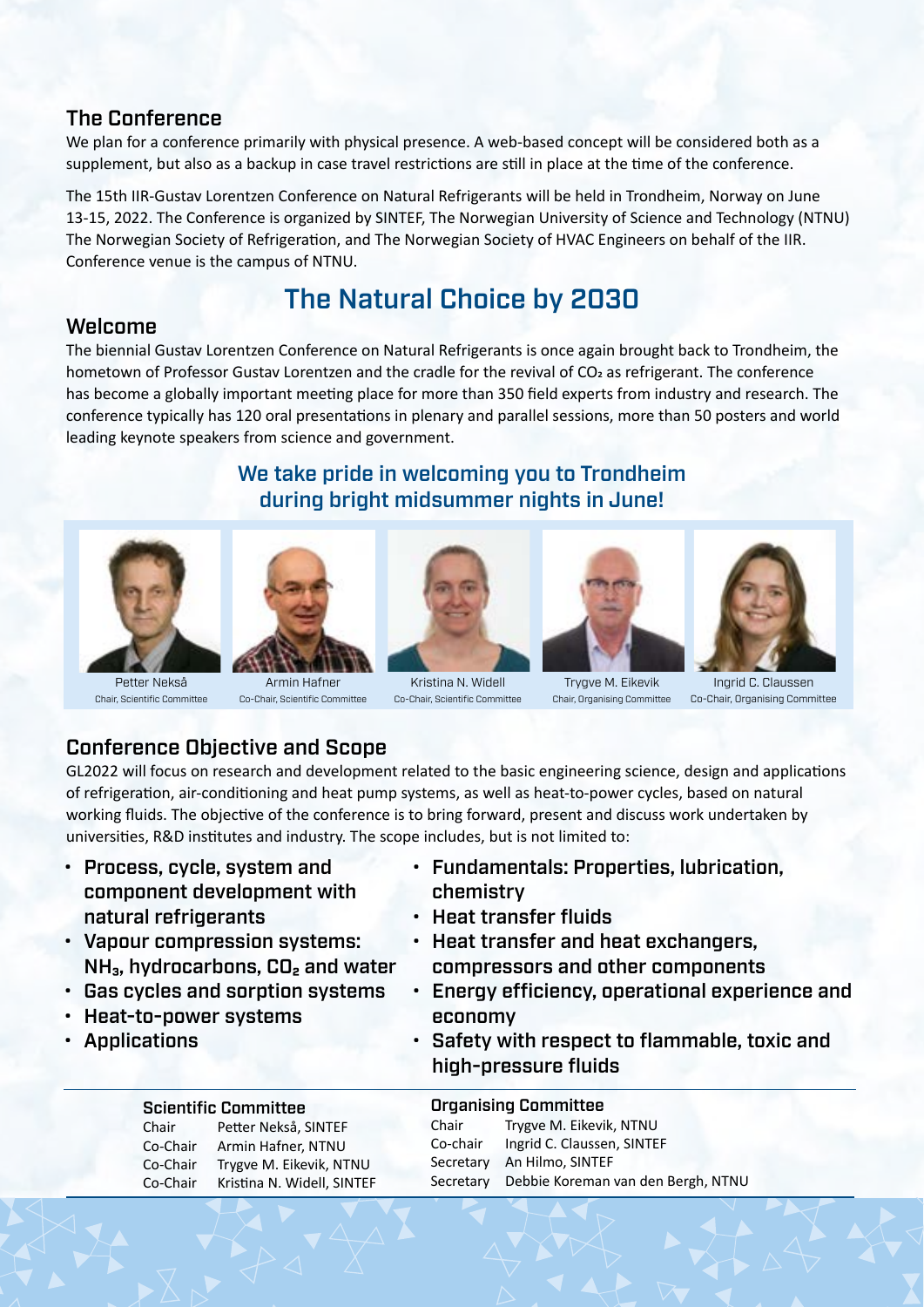## Why sponsor GL2022?

GL2022 is a non-profit event, where funding mainly comes from registration fees and sponsors. To keep registration fees at a reasonable level, we are now seeking support from key companies and organizations with a vested interest i refrigeration technology. Your support will be an important contribution in the continued development of technologies using natural refrigerants.

When sponsoring GL2022, your company will get **prominent exposure** to industry, end-users, governments, universities and research institutions.

| The three levels of sponsorship grant                | Silver     | Gold           | Platinum                |
|------------------------------------------------------|------------|----------------|-------------------------|
| the following benefits:                              | € 7.500    | € 20.000       | € 50.000                |
|                                                      | NOK 75.000 | NOK 200.000    | <b>NOK 500.000</b>      |
| Promotional material distributed to participants (1) | X          | X              |                         |
| Acknowledgement and company logo in                  | X          | X              | X                       |
| conference material and on website [2]               |            |                |                         |
| Complementary conference registration(s) (3)         |            | 2              | 41,                     |
| Free exhibition booth [4]                            |            | $\overline{X}$ |                         |
| Free use of meeting rooms (5)                        |            |                | $\overline{\mathsf{X}}$ |
| Option to organize side-event [6]                    |            |                | $\overline{\mathsf{X}}$ |
| Sponsor of the conference dinner                     |            |                | $\overline{\mathsf{X}}$ |
| - option for dinner speach                           |            |                |                         |
| Company logo on banner at conference venue entrance  |            |                |                         |

- 1. Promotional material or effects should be sent to the organizers in advance of the conference.
- 2. Sponsors will be acknowledged at the welcome reception, at the conference opening and closing sessions, and at the conference dinner. Company logos will be displayed in all auditoriums, on the conference website.
- 3. The registration fee is NOK 6,500 (regular) and NOK 5,500 (early bird).
- 4. The exhibition booth area is roughly 6 m<sup>2</sup>. The booth, electricity, tv screen, table and chairs will be provided.
- 5. A meeting room will be kept available for sponsors throughout the conference period.
- 6. Location will be made available. Contact the organizers well ahead of the conference to discuss options.

Return services are subject to negotiations. Please, contact us if you have specific ideas for how we most effectively can maximize your exposure at GL2022. We will try our best to satisfy your needs.

Conctact regarding Sponsorship: Conference secretary An Hilmo at [GL2022@sintef.no](mailto:GL2202%40sintef.no?subject=)